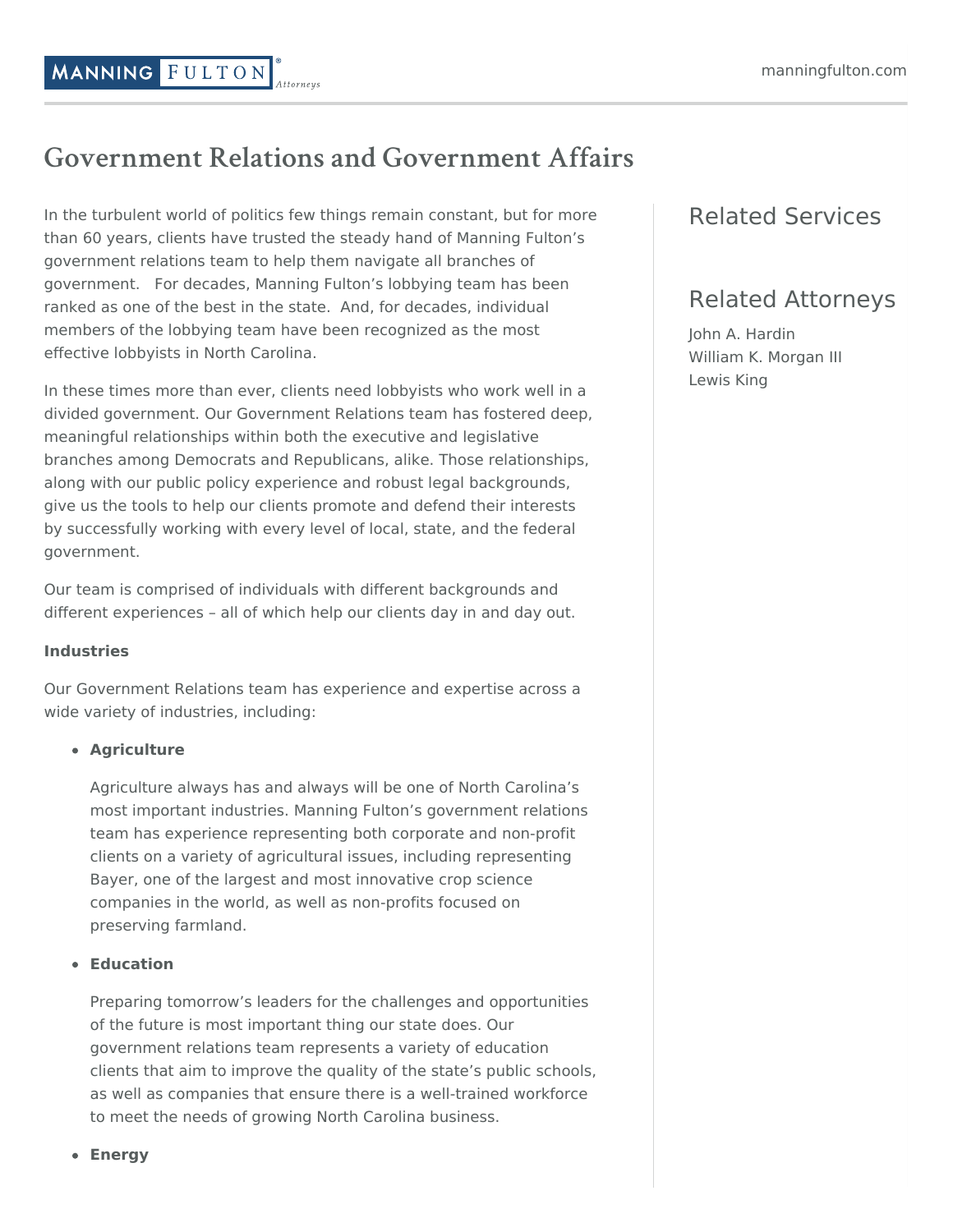Determining the best way to provide power to North Carolinians is one of the most complicated, and contentious policy issues our state faces. Our government relations team is well versed on energy policy issues, and can assist companies in navigating legislative and regulatory challenges.

#### **Healthcare**

Healthcare is one of the most regulated and complicated industries, but our government relations team has the knowledge and experience to help our clients achieve their goals. We represent a range of healthcare clients, including healthcare providers, insurance companies, and a Medicaid managed care organization.

#### **Insurance**

For decades, policymakers across North Carolina have looked to Manning Fulton's lobbying team for its insurance expertise. Our team represents the Insurance Federation of North Carolina, which is a trade association representing the leading property and casualty insurance companies doing business in North Carolina. We also represent the American Insurance Association, an insurance industry trade association representing about 300 insurance companies and Allstate, which is the largest public held personal lines property and casualty insurer in the United States.

#### **Local Government**

As our state continues to grow, local governments across North Carolina face a unique set of challenges. Manning Fulton's lobbying team has years of experience representing coalitions of municipalities, as well as several individual cities and towns from across the state.

#### **Natural Resources**

North Carolina is known for its iconic natural resources, from the Blue Ridge Mountains to the Outer Banks, with many world-class state and local parks in between. Our government relations team has experience and expertise representing the state's leading conservation groups, including The Nature Conservancy and the Land for Tomorrow coalition, who partner with state and federal agencies to protect the state's land and water for future generations.

#### **Pharmaceuticals**

The life sciences industry is one of the fastest growing sectors in North Carolina, and Manning Fulton's government relations team has decades of experience representing industry leaders. Our firm currently represents PhRMA, the national trade association made up of the country's leading pharmaceutical research and